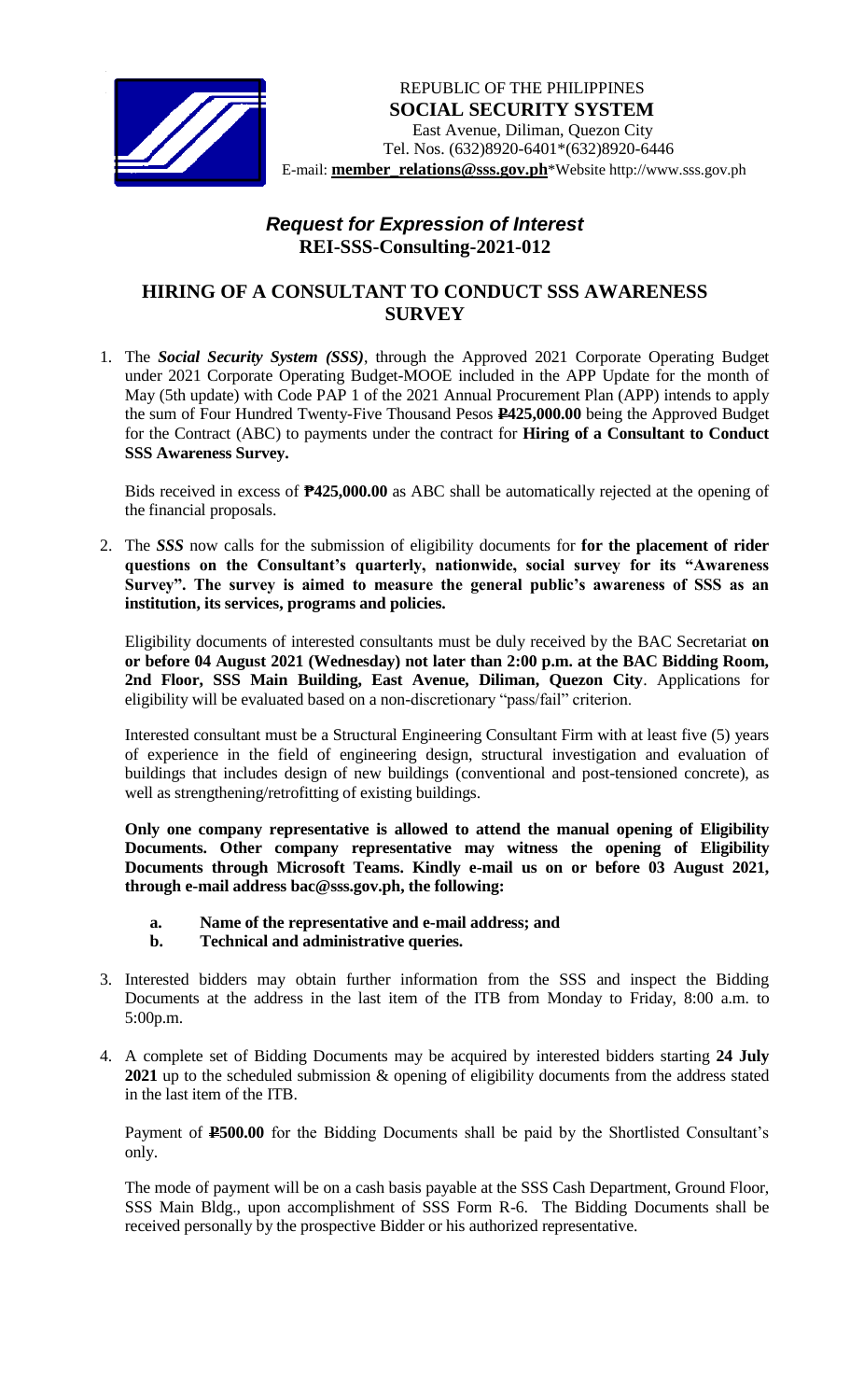It may also be **downloaded free of charge** from the website of the Philippine Government Electronic Procurement System (PhilGEPS) and the website of the SSS*,* provided that Bidders shall pay the applicable fee for the Bidding Documents not later than the submission of their bids.

5. The BAC shall draw up the short list of consultants from those who have submitted Expression of Interest, including the eligibility documents and have been determined as eligible in accordance with the provisions of Republic Act 9184 (RA 9184), otherwise known as the "Government Procurement Reform Act", and its Revised Implementing Rules and Regulations (RIRR).

The short list shall consist of three (3) prospective bidders who will be entitled to submit bids. The criteria and rating system for short listing are:

|                                                         | <b>POINTS</b>   |                   |
|---------------------------------------------------------|-----------------|-------------------|
| CRITERIA                                                | <b>PER</b>      | <b>MAX POINTS</b> |
|                                                         | <b>CATEGORY</b> |                   |
| 1. APPLICABLE EXPERIENCE                                |                 | 60                |
| a. Has conducted quarterly, nationwide,<br>social       | 20              |                   |
| research surveys, not political survey, for the last    |                 |                   |
| five $(5)$ years.                                       |                 |                   |
|                                                         |                 |                   |
| A social research survey is a study about people and    |                 |                   |
| societies so that they can design products/services     |                 |                   |
| that cater to various needs of the people.              |                 |                   |
| b. Allows rider questions on their quarterly,           | 20              |                   |
| nationwide, social research surveys.                    |                 |                   |
|                                                         |                 |                   |
| If the research firm does not allow rider questions on  |                 |                   |
| its quarterly, nationwide, social research surveys, it  |                 |                   |
| will be disqualified.                                   |                 |                   |
| c. Has been existing as an independent research firm    | 20              |                   |
| for ten $(10)$ years or more.                           |                 |                   |
| 2. QUALIFICATION OF PERSONNEL to be assigned            |                 | 20                |
| to the project: at least three (3) years for project    |                 |                   |
| manager and one (1) year for supervisors/ statistician. |                 |                   |
| 3. CURRENT WORKLOAD VS. CAPACITY TO DO                  |                 | 20                |
| <b>THE JOB</b>                                          |                 |                   |
| <b>TOTAL</b>                                            |                 | 100               |

**Passing score is 75 points.**

- 6. Bidding will be conducted through open competitive bidding procedures using nondiscretionary "pass/fail" criterion as specified in the IRR of RA 9184.
	- (i) Bidding is restricted to Filipino citizens/sole proprietorships, cooperatives, and partnerships or organizations with at least sixty percent (60%) interest or outstanding capital stock belonging to citizens of the Philippines.
- 7. The SSS shall evaluate bids using the Quality-Cost Based Evaluation (QCBE). The weights to be allocated for the Technical and Financial Proposals are indicated in Clause 25.1, Section III, Bid Data Sheet, Part II of the Bidding Documents. The criteria and rating system for the evaluation of bids as indicated in the Instructions to Bidders are provided in Clause 25.1 and 26.2, Section III, Bid Data Sheet, Part II of the Bidding Documents.
- 8. The contract shall be completed within two (2) months, details below:

| a. Fieldwork of the Survey                   | $4th$ quarter of 2021                |
|----------------------------------------------|--------------------------------------|
| b. Submission of Project Report              | One (1) month after end of Fieldwork |
| c. Briefing of the Results<br>to l<br>ManCom | On mutually agreed date              |
| d. Estimated time to complete project        | 2 months                             |